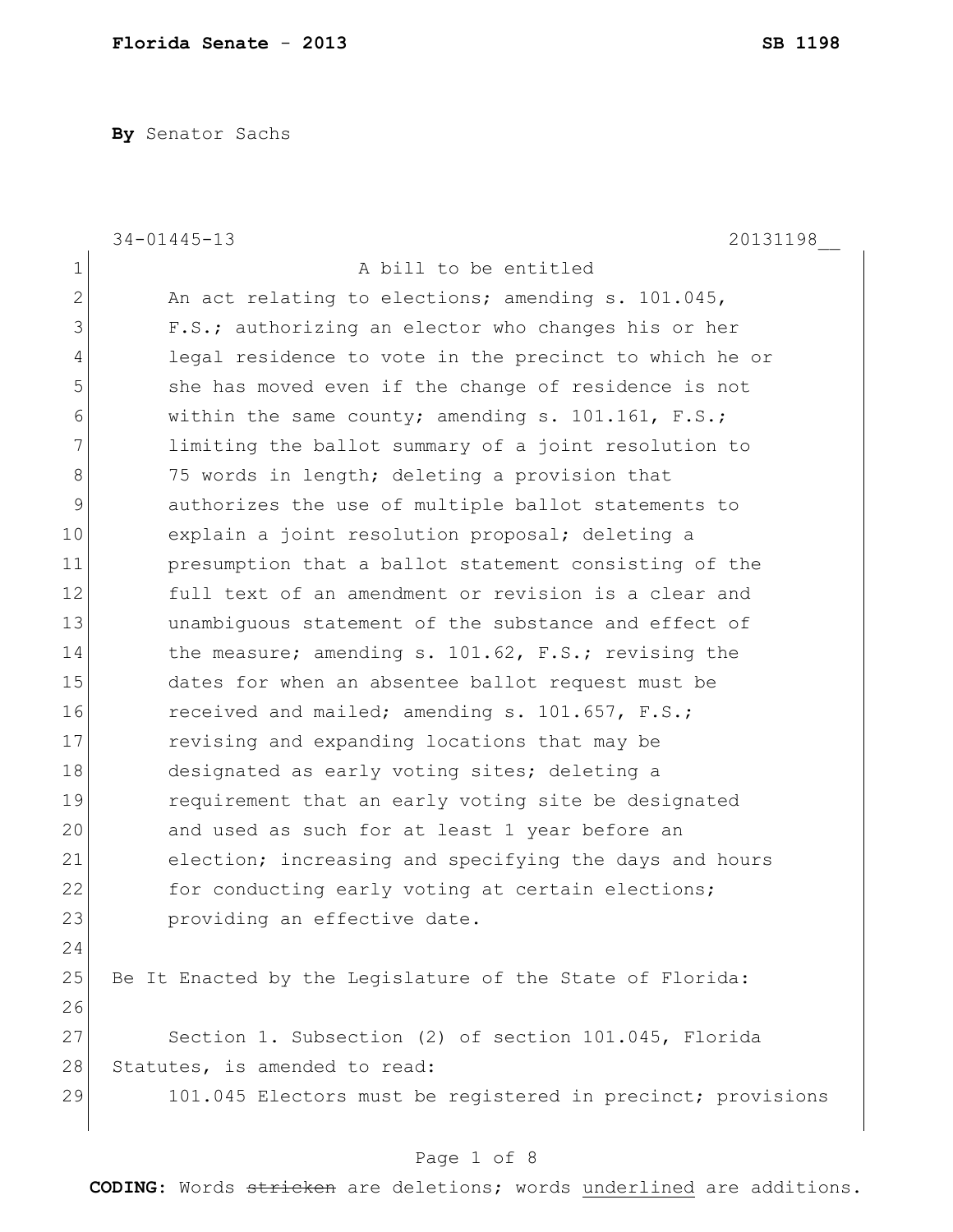|    | $34 - 01445 - 13$<br>20131198                                    |
|----|------------------------------------------------------------------|
| 30 | for change of residence or name.-                                |
| 31 | (2) (a) An elector who moves from the precinct in which the      |
| 32 | elector is registered may be permitted to vote in the precinct   |
| 33 | to which he or she has moved his or her legal residence, if the  |
| 34 | change of residence is within the same county and the elector    |
| 35 | completes an affirmation in substantially the following form:    |
| 36 |                                                                  |
| 37 | Change of Legal Residence of Registered                          |
| 38 | Voter                                                            |
| 39 |                                                                  |
| 40 | Under penalties for false swearing, $I$ ,  (Name of voter),      |
| 41 | swear (or affirm) that the former address of my legal residence  |
| 42 | was  (Address of legal residence) in the municipality of         |
| 43 | , in  County, Florida, and I was registered to vote in           |
| 44 | the  precinct of  County, Florida; that I have not voted         |
| 45 | in the precinct of my former registration in this election; that |
| 46 | I now reside at  (Address of legal residence) in the             |
| 47 | Municipality of , in  County, Florida, and am therefore          |
| 48 | eligible to vote in the  precinct of  County, Florida;           |
| 49 | and I further swear (or affirm) that I am otherwise legally      |
| 50 | registered and entitled to vote.                                 |
| 51 |                                                                  |
| 52 | (Signature of voter whose address of legal residence has         |
| 53 | $channel$                                                        |
| 54 |                                                                  |
| 55 | (b) Except for an active uniformed services voter or a           |
| 56 | member of his or her family, an elector whose change of address  |
| 57 | is from outside the county may not change his or her legal       |
| 58 | residence at the polling place and vote a regular ballot;        |
|    |                                                                  |

## Page 2 of 8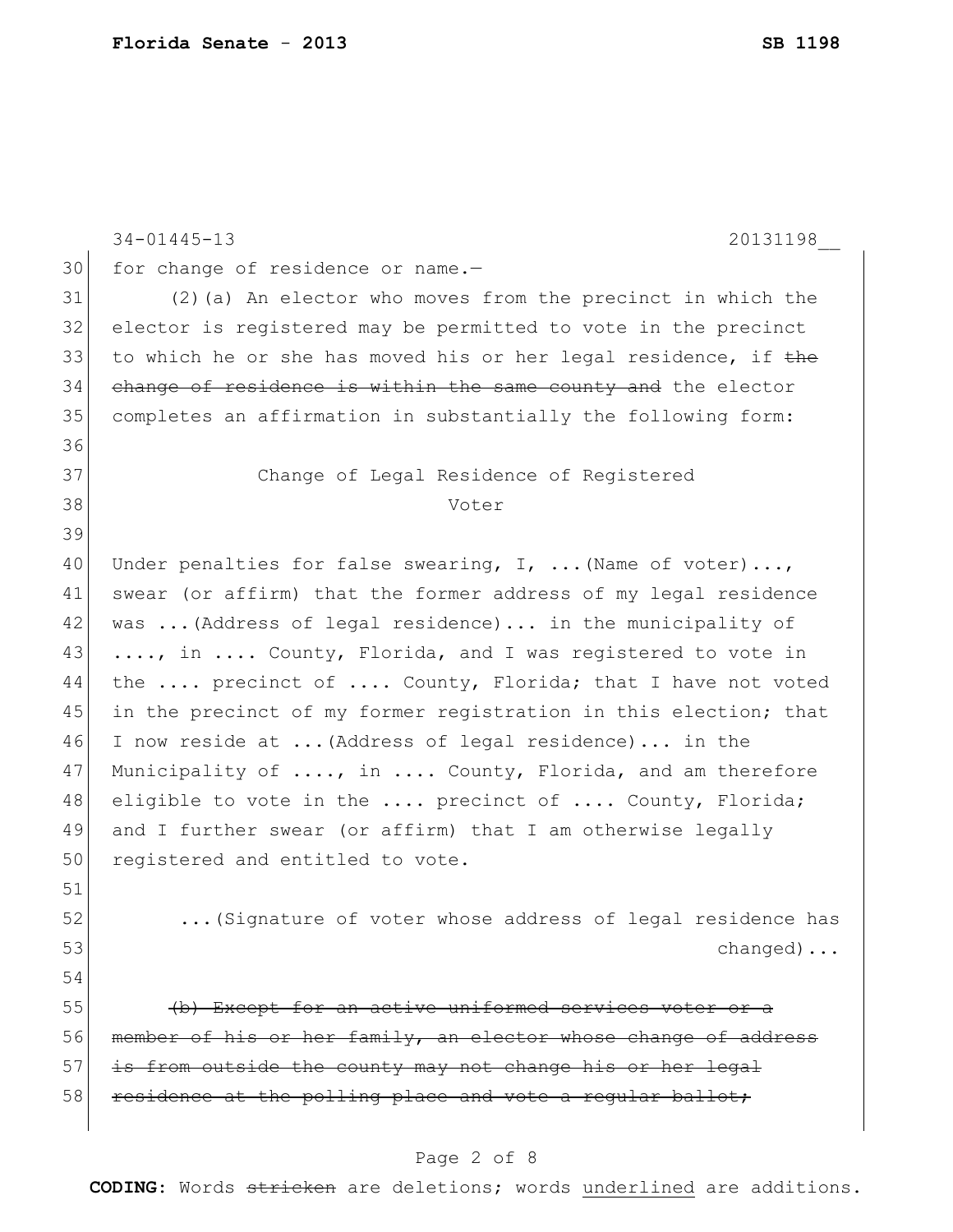|    | $34 - 01445 - 13$<br>20131198                                                      |
|----|------------------------------------------------------------------------------------|
| 59 | however, such elector is entitled to vote a provisional ballot.                    |
| 60 | (b) $\left\{\epsilon\right\}$ An elector whose name changes because of marriage or |
| 61 | other legal process may be permitted to vote, provided such                        |
| 62 | elector completes an affirmation in substantially the following                    |
| 63 | form:                                                                              |
| 64 |                                                                                    |
| 65 | Change of Name of Registered                                                       |
| 66 | Voter                                                                              |
| 67 |                                                                                    |
| 68 | Under penalties for false swearing, I,  (New name of                               |
| 69 | voter), swear (or affirm) that my name has been changed                            |
| 70 | because of marriage or other legal process. My former name and                     |
| 71 | address of legal residence appear on the registration records of                   |
| 72 | precinct  as follows:                                                              |
| 73 | Name                                                                               |
| 74 | Address                                                                            |
| 75 | Municipality                                                                       |
| 76 | County                                                                             |
| 77 | Florida, Zip                                                                       |
| 78 | My present name and address of legal residence are as follows:                     |
| 79 | Name                                                                               |
| 80 | Address                                                                            |
| 81 | Municipality                                                                       |
| 82 | County                                                                             |
| 83 | Florida, Zip                                                                       |
| 84 | and I further swear (or affirm) that I am otherwise legally                        |
| 85 | registered and entitled to vote.                                                   |
| 86 |                                                                                    |
| 87 | (Signature of voter whose name has changed)                                        |
|    |                                                                                    |

## Page 3 of 8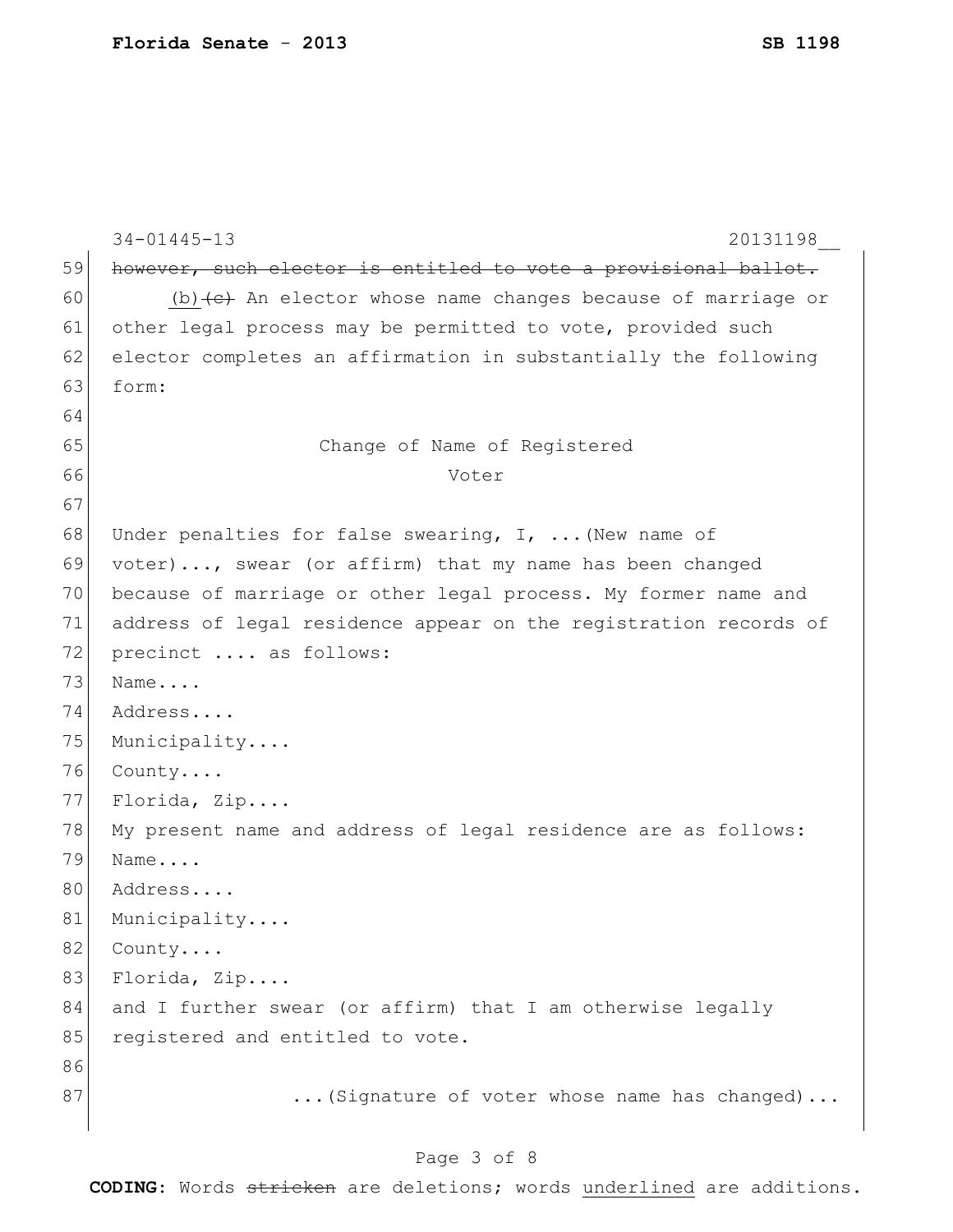```
34-01445-13 20131198__
88
89 (c) \left(\frac{d}{dt}\right) Instead of the affirmation contained in paragraph
90 (a) or paragraph (b) \left\lbrace e \right\rbrace, an elector may complete a voter
91 registration application that indicates the change of name or
92 change of address of legal residence.
93 (d) \left( e \right) Such affirmation or application, when completed and
94 presented at the precinct in which such elector is entitled to
95 vote, and upon verification of the elector's registration, shall
96 entitle such elector to vote as provided in this subsection. If
97 the elector's eligibility to vote cannot be determined, he or
98 she shall be entitled to vote a provisional ballot, subject to
99 the requirements and procedures in s. 101.048. Upon receipt of
100 an affirmation or application certifying a change in address of
101 legal residence or name, the supervisor shall as soon as
102 practicable make the necessary changes in the statewide voter
103 registration system to indicate the change in address of legal
104 residence or name of such elector.
105 Section 2. Subsections (1) and (3) of section 101.161,
106 Florida Statutes, are amended to read:
107 101.161 Referenda; ballots.-
108 (1) Whenever a constitutional amendment or other public
```
109 measure is submitted to the vote of the people, a ballot summary 110 of such amendment or other public measure shall be printed in 111 clear and unambiguous language on the ballot after the list of 112 candidates, followed by the word "yes" and also by the word 113 "no," and shall be styled in such a manner that a "yes" vote 114 will indicate approval of the proposal and a "no" vote will 115 indicate rejection. The ballot summary of the amendment or other 116 public measure and the ballot title to appear on the ballot

### Page 4 of 8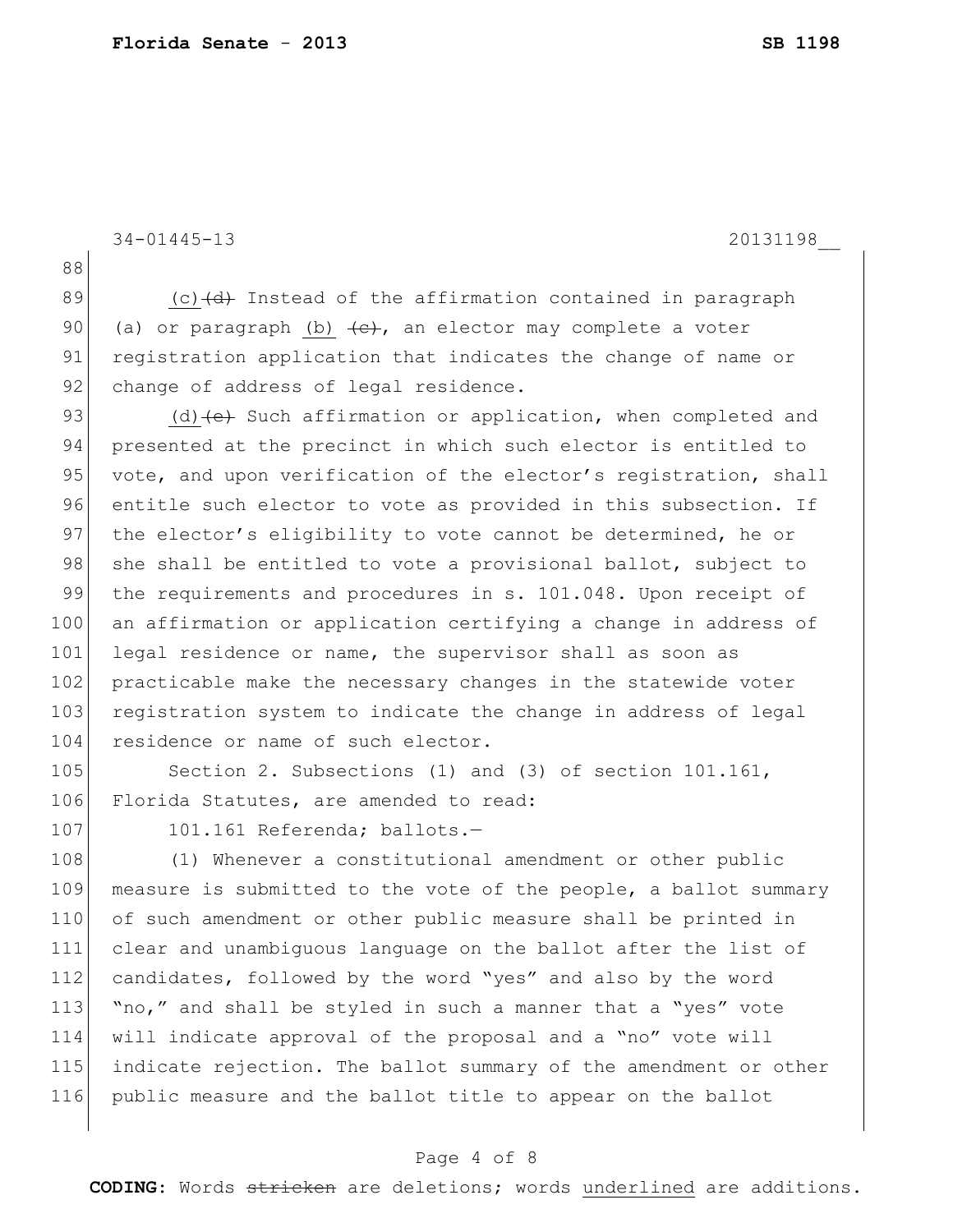34-01445-13 20131198\_\_ 117 shall be embodied in the joint resolution, constitutional 118 revision commission proposal, constitutional convention 119 proposal, taxation and budget reform commission proposal, or 120 enabling resolution or ordinance. The ballot summary of the 121 amendment or other public measure shall be an explanatory 122 statement, not exceeding 75 words in length, of the chief 123 purpose of the measure. In addition, for every amendment 124 proposed by initiative, the ballot shall include, following the 125 ballot summary, a separate financial impact statement concerning 126 the measure prepared by the Financial Impact Estimating 127 Conference in accordance with s. 100.371(5). The ballot title 128 shall consist of a caption, not exceeding 15 words in length, by 129 which the measure is commonly referred to or spoken of. This 130 subsection does not apply to constitutional amendments or 131 revisions proposed by joint resolution. 132 (3)(a) Each joint resolution that proposes a constitutional 133 amendment or revision shall include one or more ballot 134 statements set forth in order of priority. Each ballot statement 135 shall consist of a ballot title, by which the measure is 136 commonly referred to or spoken of, not exceeding 15 words in 137 length, and either a ballot summary that describes the chief 138 purpose of the amendment or revision in clear and unambiguous 139 <del>language, or the full text of the amendment or revision. The</del> 140 Department of State shall furnish a designating number pursuant 141 to subsection (2) and the appropriate ballot statement to the 142 supervisor of elections of each county. The ballot statement 143 shall be printed on the ballot after the list of candidates,

- $144$  followed by the word "yes" and also by the word "no," and shall
- 145 be styled in such a manner that a "yes" vote will indicate

### Page 5 of 8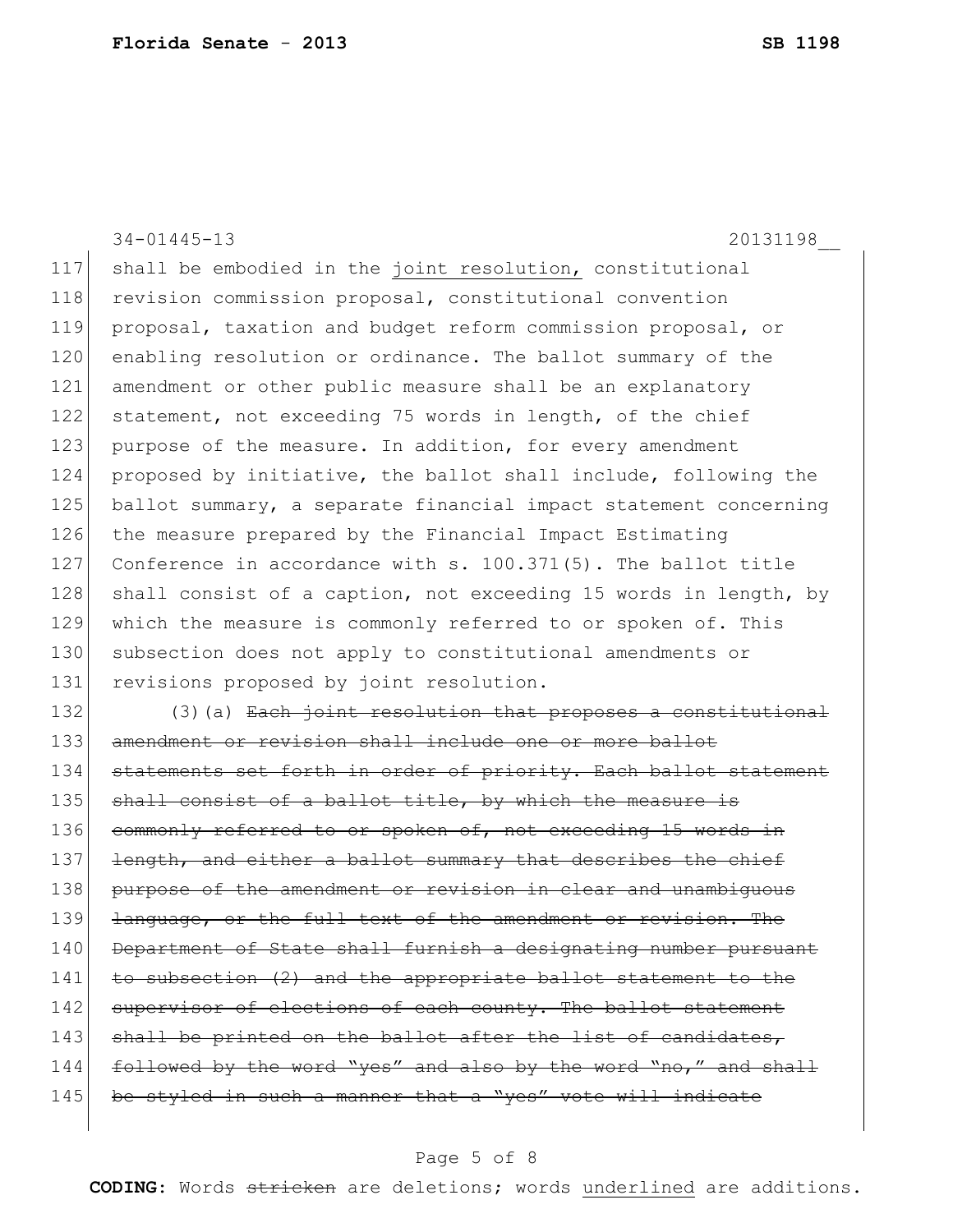34-01445-13 20131198\_\_

146 approval of the amendment or revision and a "no" 147 indicate rejection.

148  $\leftarrow$   $\leftarrow$   $\leftarrow$   $\leftarrow$   $\leftarrow$   $\leftarrow$   $\leftarrow$   $\leftarrow$   $\leftarrow$   $\leftarrow$   $\leftarrow$   $\leftarrow$   $\leftarrow$   $\leftarrow$   $\leftarrow$   $\leftarrow$   $\leftarrow$   $\leftarrow$   $\leftarrow$   $\leftarrow$   $\leftarrow$   $\leftarrow$   $\leftarrow$   $\leftarrow$   $\leftarrow$   $\leftarrow$   $\leftarrow$   $\leftarrow$   $\leftarrow$   $\leftarrow$   $\leftarrow$   $\leftarrow$   $\leftarrow$   $\leftarrow$   $\leftarrow$   $\leftarrow$  149 ballot title or summary one or more ballot statements embodied 150 in a joint resolution is  $are$  defective must be commenced by 151 filing a complaint or petition with the appropriate court within 152 30 days after the joint resolution is filed with the Secretary 153 of State. The complaint or petition shall assert all grounds for 154 challenge to the ballot title or summary each ballot statement. 155 Any ground not asserted within 30 days after the joint 156 resolution is filed with the Secretary of State is waived.

157 (b)  $2$ . The court, including any appellate court, shall 158 accord an action described in paragraph (a) subparagraph 1. 159 priority over other pending cases and render a decision as 160 expeditiously as possible. If the court finds that the ballot 161 title or summary is all ballot statements embodied in a joint 162 resolution are defective and further appeals are declined, 163 abandoned, or exhausted, unless otherwise provided in the joint 164 resolution, the Attorney General shall, within 10 days, prepare 165 and submit to the Department of State a revised ballot title or 166 ballot summary that corrects the deficiencies identified by the 167 court, and the Department of State shall furnish a designating 168 number and the revised ballot title or ballot summary to the 169 supervisor of elections of each county for placement on the 170 ballot. The court shall retain jurisdiction over challenges to a 171 revised ballot title or ballot summary prepared by the Attorney 172 General, and any challenge to a revised ballot title or ballot 173 summary must be filed within 10 days after a revised ballot 174 title or ballot summary is submitted to the Department of State.

### Page 6 of 8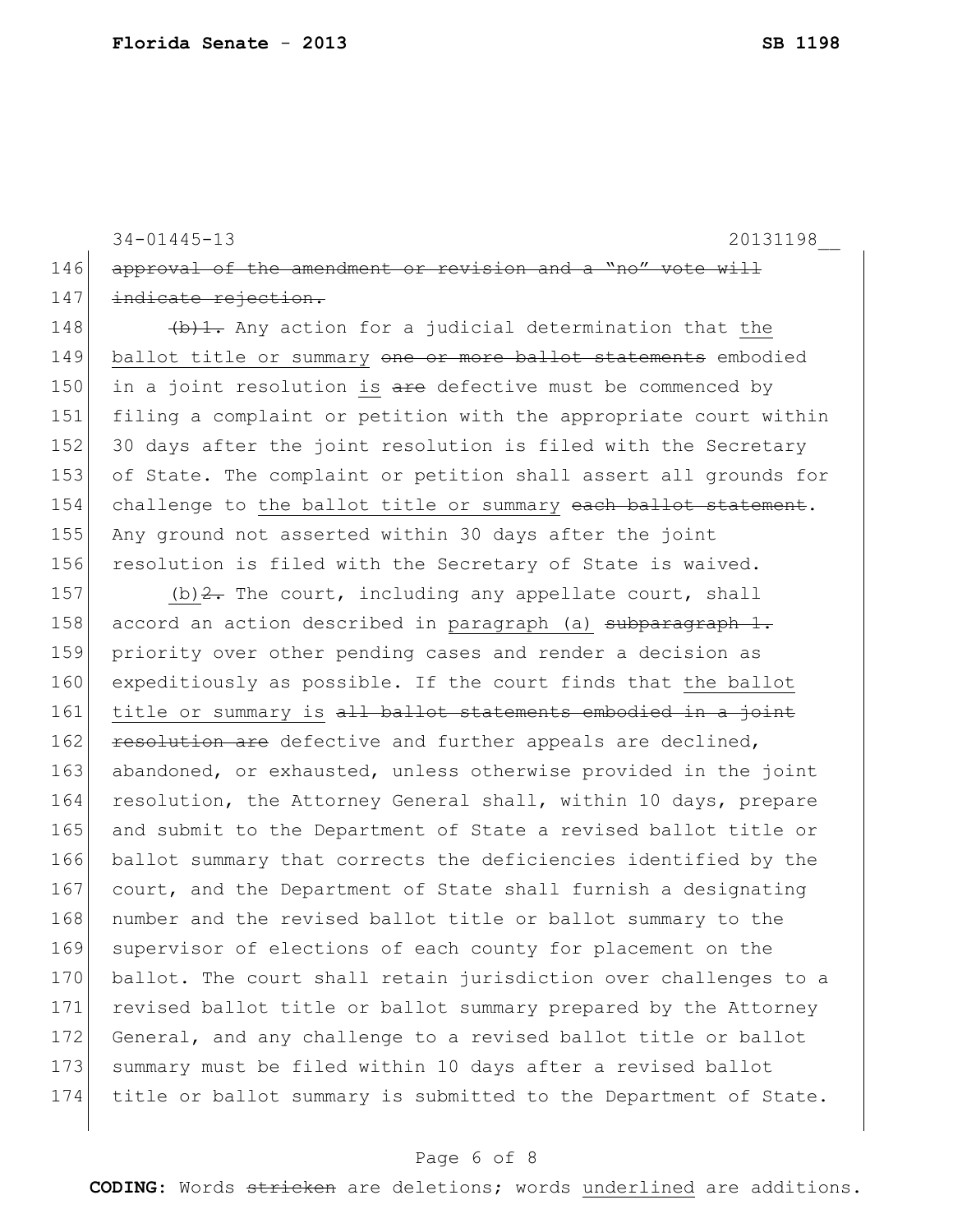|     | $34 - 01445 - 13$<br>20131198                                    |
|-----|------------------------------------------------------------------|
| 175 | 3. A ballot statement that consists of the full text of an       |
| 176 | amendment or revision shall be presumed to be a clear and        |
| 177 | unambiquous statement of the substance and effect of the         |
| 178 | amendment or revision, providing fair notice to the electors of  |
| 179 | the content of the amendment or revision and sufficiently        |
| 180 | advising electors of the issue upon which they are to vote.      |
| 181 | Section 3. Subsection (2) of section 101.62, Florida             |
| 182 | Statutes, is amended to read:                                    |
| 183 | 101.62 Request for absentee ballots.-                            |
| 184 | (2) A request for an absentee ballot to be mailed to a           |
| 185 | voter must be received no later than 5 p.m. on the fifteenth     |
| 186 | sixth day before the election by the supervisor of elections.    |
| 187 | The supervisor of elections shall mail absentee ballots to       |
| 188 | voters requesting ballots by such deadline no later than 13 4    |
| 189 | days before the election.                                        |
| 190 | Section 4. Paragraphs (a) and (d) of subsection (1) of           |
| 191 | section 101.657, Florida Statutes, are amended to read:          |
| 192 | $101.657$ Early voting.-                                         |
| 193 | $(1)$ (a) As a convenience to the voter, the supervisor of       |
| 194 | elections shall allow an elector to vote early in the main or    |
| 195 | branch office of the supervisor. The supervisor shall mark,      |
| 196 | code, indicate on, or otherwise track the voter's precinct for   |
| 197 | each early voted ballot. In order for a branch office to be used |
| 198 | for early voting, it shall be a permanent facility of the        |
| 199 | supervisor and shall have been designated and used as such for   |
| 200 | at least 1 year prior to the election. The supervisor may also   |
| 201 | designate as an early voting site any suitable location in the   |
| 202 | county, including any city hall or permanent public library      |
| 203 | facility as early voting sites; however, if so designated, the   |
|     |                                                                  |

## Page 7 of 8